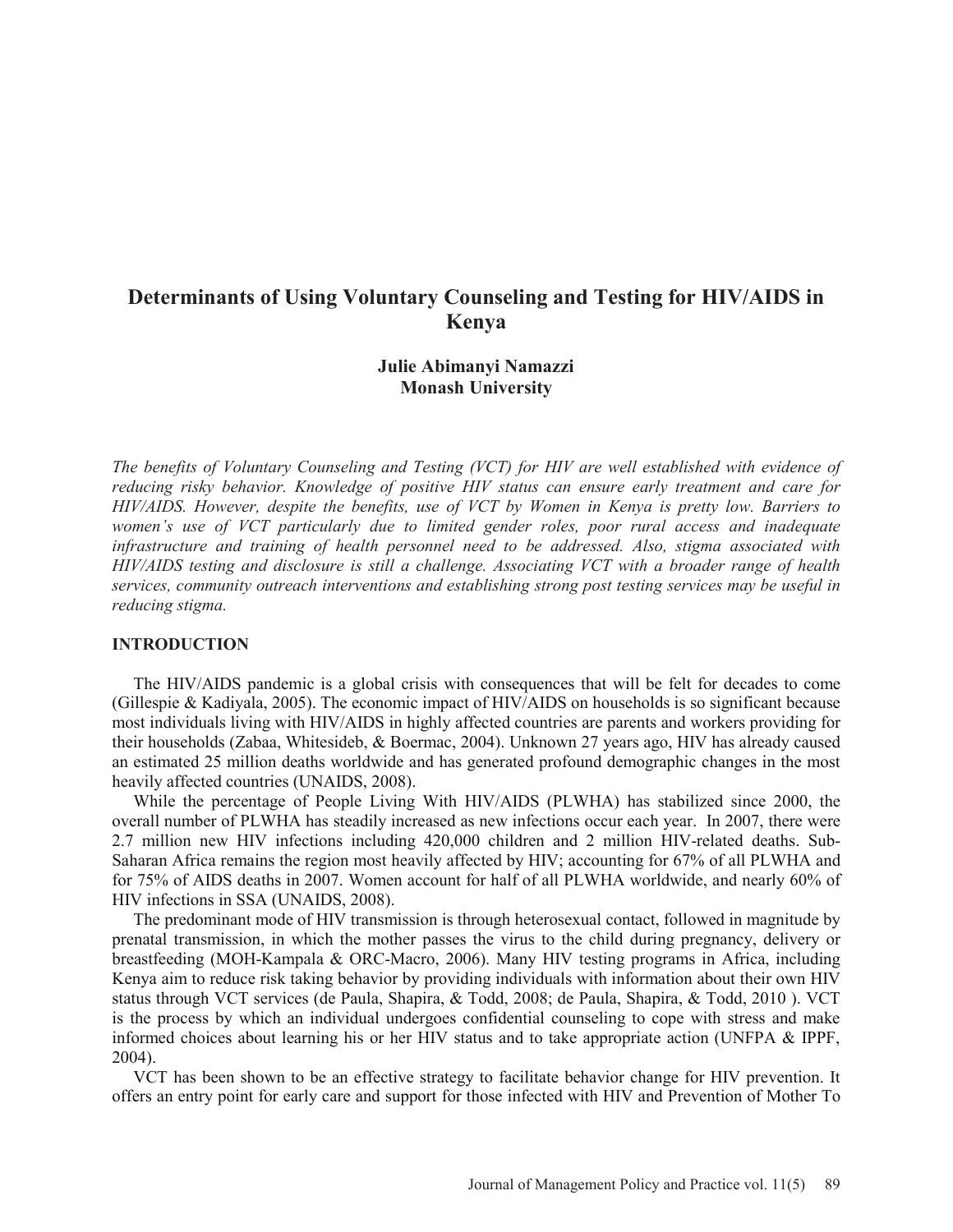Child Transmission (PMTCT). VCT also plays a critical role in reducing stigma and discrimination for PLWHA (UNAIDS, 2008b; UNFPA & IPPF, 2004). VCT also prevents HIV transmission through information, education guidance, continuing support and psychological benefits that help individuals to cope better and lead positive lives (Coovadia, 2000). Over the past 20 years, VCT programs have helped millions of people learn their HIV status. VCT services are important in HIV infection prevention because knowledge of an individual's own HIV status can motivate him or her to practice safer sexual behavior thereafter to avoid transmitting the virus to others or becoming infected and can also prevent Mother to Child Transmission (MTCT) of HIV (MOH-Kampala & ORC-Macro, 2006).

 Kenya has had a phenomenal expansion of VCT sites from only three in 2000 to over 865 sites in 2007(Kimani, Wachihi, Muthama, Gakii, Ngare, Cherutich, Margaret, Bwayo, Kariri, & Jaoko, 2007). Despite the rapid scale up, the use of VCT services remains low with about 15% of women and 14% of men having used the services (CBS, MOH, & ORC-Macro, 2004). More than 80% of PLWHA in low and middle income countries do not know that they are infected (UNAIDS, 2008b). What could be the probable reasons to individual's reluctance to use VCT services despite the potential benefits? This paper analyses the determinants of using VCT services for females in Kenya using data from the Kenya Demographic and Health Survey of 2003.

### **METHODOLOGY**

### **Sample Design and Size**

### *Kenya*

 A representative probability sample of 9 865 households was selected for the Kenya Demographic and Health Survey (KDHS) sample. The survey utilised a two-stage sample design. The first stage involved selecting sample points ("Clusters") from a national master sample maintained by Kenya's Central Bureau of Statistics (CBS). The second stage involved the systematic sampling of a household list of CBS updated in 2003. All women aged 15-49 years who were either usual residents of the households in the sample or visitors present in the household on the night before the survey were eligible to be interviewed in the survey.

 Ninety six percent of eligible households responded to the KDHS and ninety four percent of all eligible women had a completed interview. A 50% sub-sample of households was selected in which all eligible women in the selected households were asked to give their informed consent to be anonymously tested for HIV/AIDS. The survey data comprises of 8 195 women aged 15-49 who were interviewed and 3 273 who gave consent for blood to be taken for HIV testing (CBS, et al., 2004).

### **Study Analysis**

 This study examines how different socio-demographic factors possibly affect the use of VCT services. The study also investigates the association of HIV sero-positivity with VCT. The socio-demographic factors included in the analysis are urban residence, marital status, more than one marriage or union, polygynous union, years of education and age in single years, religion, wealth status and region of residence dummies. More than one marriage and polygynous union are excluded in the final model because of potential correlation with marital status. The analysis focuses on women since they are believed to be at a higher risk of infection as evidenced by women HIV incidence which is twice that of men in Africa; probably due to biological and social circumstances associated with transmission of HIV and, since they play a central role in the effort of PMTCT ( de Walque, 2006a). Women who had ever undertaken an HIV test before the survey are assumed to have used VCT services. Table1 indicates the summary statistics of some of the important socio-demographic characteristics used in the analysis.

 To analyze in more detail the statistical predictors of use of services I undertake econometric analysis. The dependent variable in the analysis here indicates an individual's having used VCT services. As such I make use of a 'probit' model, see equation (1).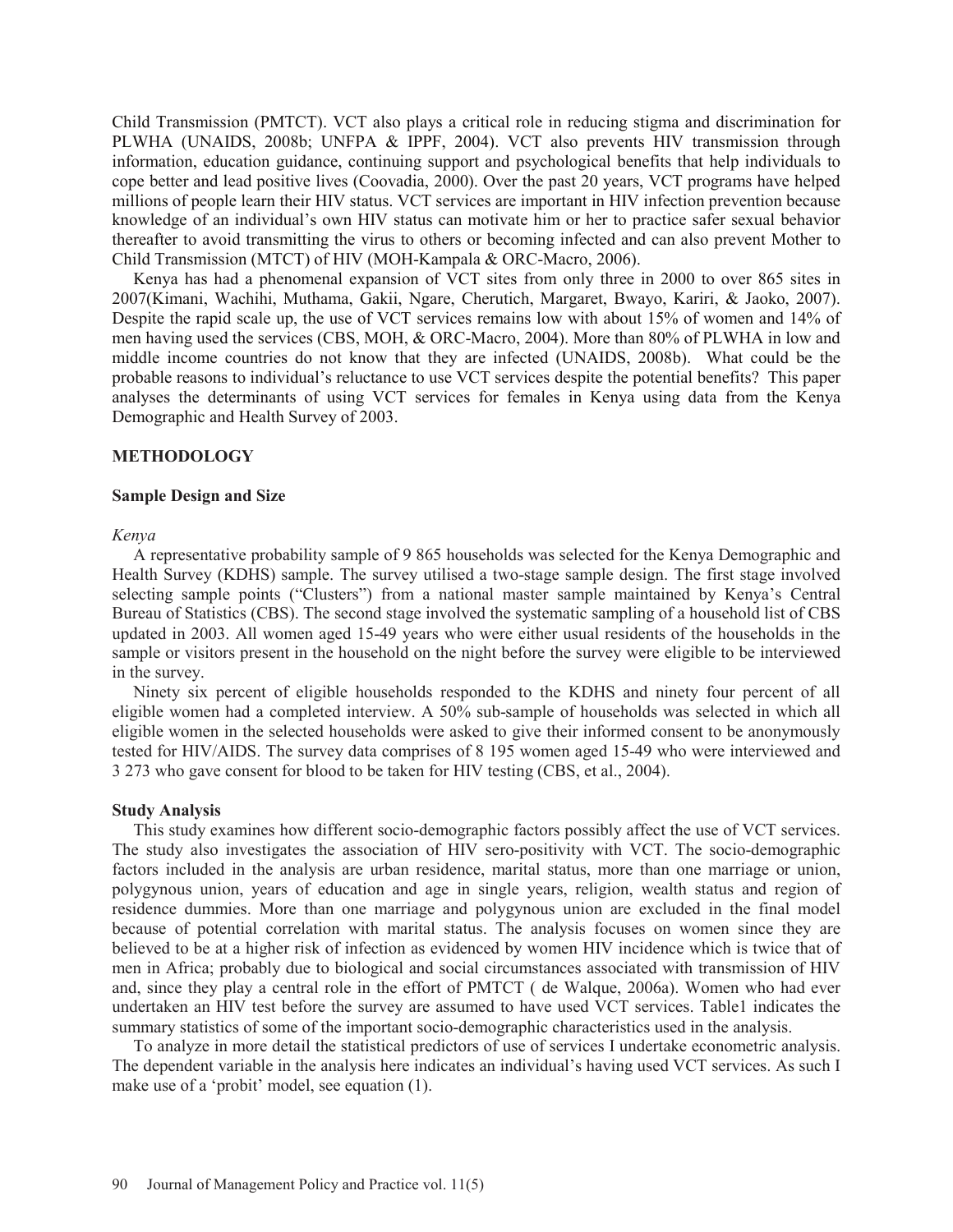$y_i = \Phi(\alpha + x_i \beta) + u_i$  (1)

Where  $\Phi$ , is the standard normal cumulative density function (CDF), x and  $\beta$  denote the full set of explanatory variables and regression coefficients respectively (socio-demographic variables described above) and,  $y = 1$  if VCT services were used and  $y = 0$  otherwise.

 Individuals with indeterminate HIV test results were excluded from the analysis. Regression coefficients and standard errors are maximum likelihood estimates accounting for clustering.

### **RESULTS**

#### **Descriptive Statistics**

| Variable           | <b>Mean</b> | <b>SD</b> | N    |
|--------------------|-------------|-----------|------|
| HIV positive       | 0.084       | 0.28      | 3271 |
| Current age        | 28.067      | 9.31      | 8195 |
| Education (years)  | 7.102       | 4.30      | 8190 |
| Head age           | 41.952      | 13.05     | 8195 |
| Urban              | 0.336       | 0.47      | 8195 |
| Use VCT            | 0.154       | 0.36      | 8050 |
| place HIV test     | 0.640       | 0.48      | 8049 |
| Want to be tested  | 0.886       | 1.34      | 6805 |
| Polygynous         | 0.075       | 0.26      | 5729 |
| never married      | 0.301       | 0.46      | 8195 |
| currently married  | 0.595       | 0.49      | 8195 |
| Widowed            | 0.04        | 0.20      | 8195 |
| Divorced/separated | 0.06        | 0.24      | 8195 |

# **TABLE 1 SAMPLE CHARACTERISTICS**

| <b>From Table 1:</b>                    |  |  |  |  |  |
|-----------------------------------------|--|--|--|--|--|
| *8.4% of the women tested were HIV      |  |  |  |  |  |
| positive                                |  |  |  |  |  |
| *Average age of respondents is 28 years |  |  |  |  |  |
| *Average age of household head is 42    |  |  |  |  |  |
| years                                   |  |  |  |  |  |
| *34% of women are urban residents       |  |  |  |  |  |
| *Only 15% of women have ever used       |  |  |  |  |  |
| VCT services by taking an HIV test      |  |  |  |  |  |
| *Yet about 64% know of a place where    |  |  |  |  |  |
| the test can be undertaken              |  |  |  |  |  |
| *For those that asked whether they      |  |  |  |  |  |
| wanted to be tested $(n=6508)$ , 87%    |  |  |  |  |  |
| wanted to be tested for HIV             |  |  |  |  |  |
| * 30% of the women had never married,   |  |  |  |  |  |
| 60% were currently married and 6% were  |  |  |  |  |  |
| divorced/separated and 4%<br>were       |  |  |  |  |  |
| widowed.                                |  |  |  |  |  |

 Graphs 1and 2 indicate the association between VCT services and education attainment, wealth status and 5year age groups respectively. From graph 1(a), VCT services have a monotonically positive association with education attainment. This is similar to findings from de Walque (2006b)where education achievement predicts behavior like HIV testing through using VCT services. For graph 1(b), the association between using VCT and wealth status is generally positive though not strictly linear.

 The association between use of VCT and 5 year age groups is non-linear as indicated in graph 2. The use of VCT initially increases with age to an optimum age group of 30-34 after which it declines. This is probably due to the fact that women between the ages of 20-34 are the most reproductively active and inevitably use VCT health care services possibly in a bid to prevent MTCT.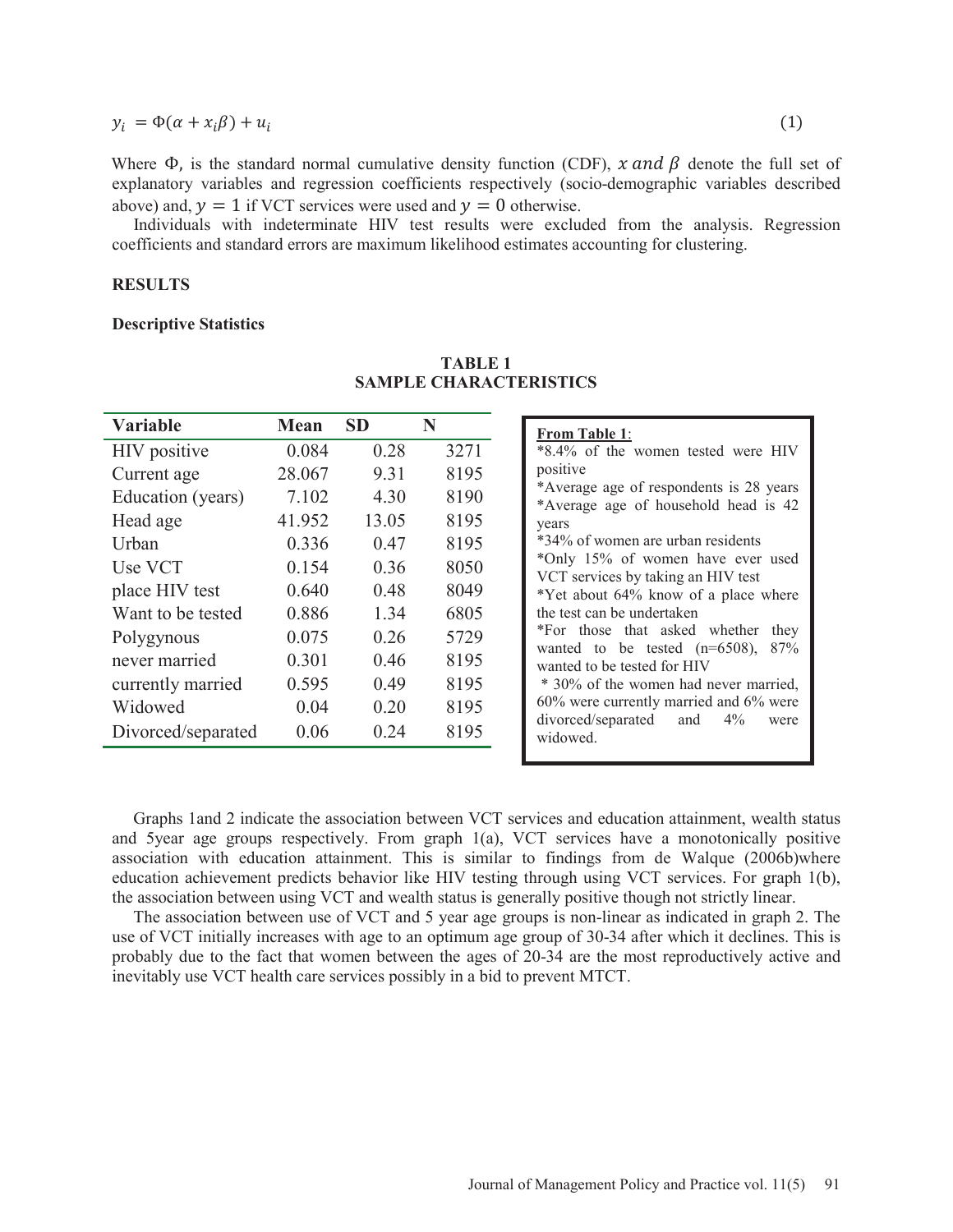### **GRAPH 1 VCT SERVICES, EDUCATION ATTAINMENT AND WEALTH STATUS**



**Source of Data: KDHS 2003** 





### **Probit Regression Results**

 The probit estimates indicating marginal coefficients and robust standard errors are presented in Table 2.

### *Positive HIV Status*

 The association between use of VCT services and HIV sero-positivity is positive though not significant. This indicates that women who are HIV positive have a higher probability of using VCT services. This is similar to the findings by Maman, Mbwambo, Hogan, Kilonzo and Sweat (2001) where women described HIV testing as a means to confirm their positive HIV status.

### *Current Age and Level of Education*

 Age is initially positively associated with use of VCT services to a maximum age of 34 after which the association is negative, though not significant. The more educated are more likely to use VCT services than the less educated though insignificant. Education squared confirms the fact that education in years is linearly associated with use of VCT. Therefore women with more years in education are more likely to use VCT services.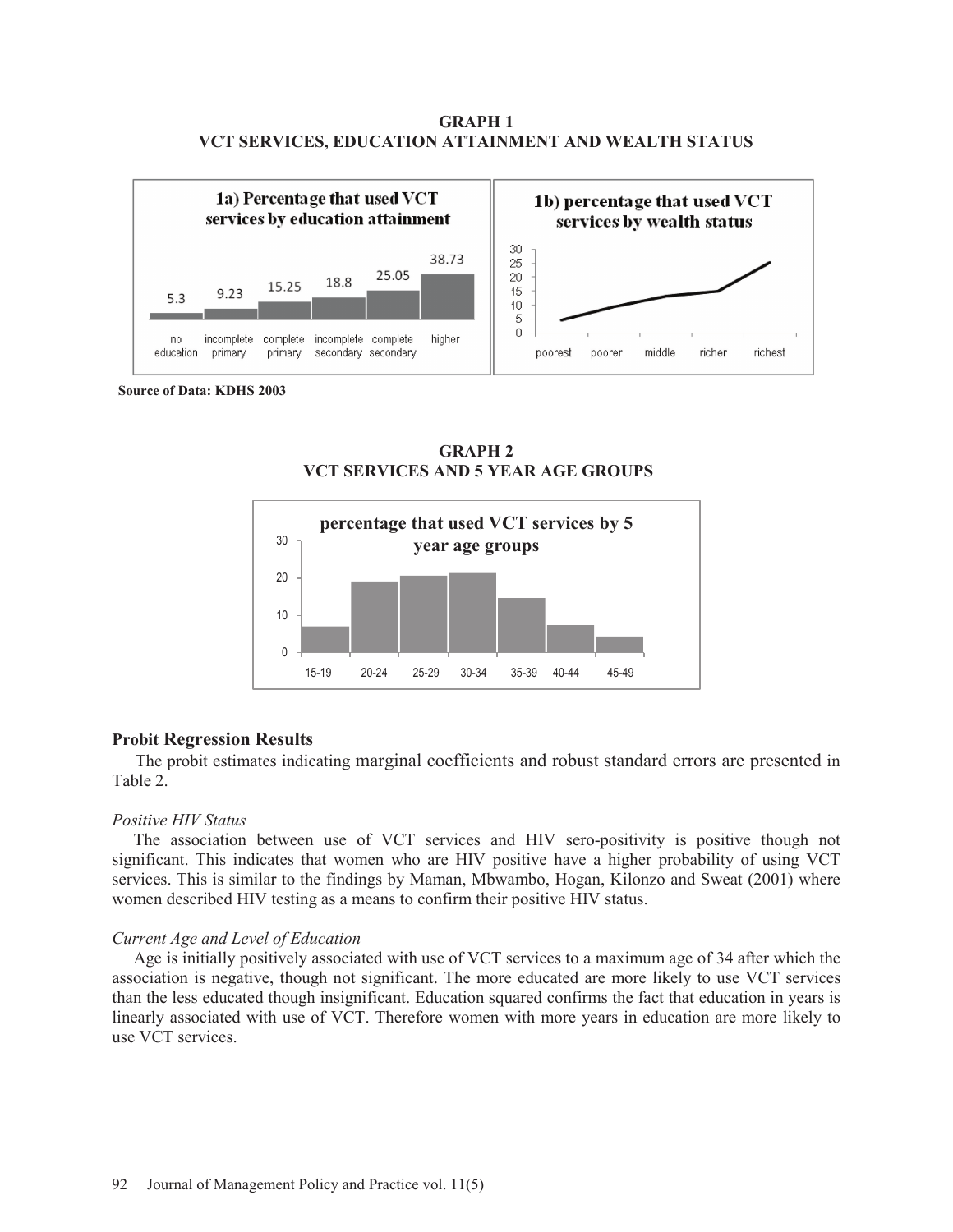### *Male Headed Households and Wealth Index*

 Women from male headed households have a significant lower probability of 3.5% of using VCT services. All wealth categories, i.e. the poorer, middle, richer and richest are significant (at least  $10\%$ ) level of significance) and have a greater probability of using VCT services than the base group, the poorest. The probability increases with wealth on average with the poorer and richest having a 5.6% and 10.3% higher probability of using VCT services than the poorest respectively. This may be a reflection of easier access to health services for the better-off than the poorest, similar to finding by de Walque (2006b).

| <b>Used VCT</b>             | df/dx Coef | SE                    | P >  z     |
|-----------------------------|------------|-----------------------|------------|
| Education (years) squared   | 0.0008     | 0.0003                | $0.005***$ |
| Male head                   | $-0.0354$  | 0.0158                | $0.021**$  |
| Poorer                      | 0.0564     | 0.0296                | $0.038**$  |
| Middle                      | 0.0945     | 0.0304                | $0.000***$ |
| Richer                      | 0.0830     | 0.0332                | $0.005***$ |
| Richest                     | 0.1031     | 0.0353                | $0.001***$ |
| Roman Catholic              | 0.1306     | 0.0402                | $0.000***$ |
| Protestant/other Christians | 0.0956     | 0.0241                | $0.000***$ |
| Coast                       | $-0.0359$  | 0.0186                | $0.079*$   |
| Nyanza                      | $-0.0622$  | 0.0195                | $0.008***$ |
| Rift valley                 | $-0.0518$  | 0.0197                | $0.020**$  |
| Western                     | $-0.0755$  | 0.0163                | $0.000***$ |
| Currently married           | 0.1092     | 0.0181                | $0.000***$ |
| Widowed                     | 0.1925     | 0.0602                | $0.000***$ |
| Separated                   | 0.1806     | 0.0431                | $0.000***$ |
| Wald chi $2(24) = 291.75$   | $N = 3216$ | Prob > chi2 = $0.000$ |            |

## **TABLE 2 SIGNIFICANT VARIABLES FROM THE PROBIT ESTIMATES OF THE PROBABILITY OF USING VCT SERVICES**

\*\*\* Significant at 1%, \*\* Significant at 5% and \*significant at 10% Note: Other religion and North Eastern region dummies were dropped since none had observations for HIV positive people and; Polygynously married and mob marriages were dropped due to collinearity. Probit regression reporting marginal effects

### *Religion and Region of Residence*

 Roman Catholics and Protestants have a significantly higher probability of 13% and 9.6% respectively of using VCT services than Moslems. This is possibly due to greater gender limitations of Muslim women in decision making which may include decisions to use VCT compared to other religions.

 Regarding the region of residence, women from Nairobi (the capital), the base region, have a greater probability of using VCT services than women from all the other regions i.e. Central, Coast, Eastern, Nyanza, Rift valley and Western. Western region has the lowest probability of using VCT services at 8% lower than Nairobi; and Central next best to Nairobi with 2% lower than Nairobi.

 Urban women have a significantly greater probability of 2.7% of using VCT services than rural women. This is similar to findings in de Walque (2006b) and Johnson and Way (2006), emphasizing the fact that VCT services tend to be more available in urban areas.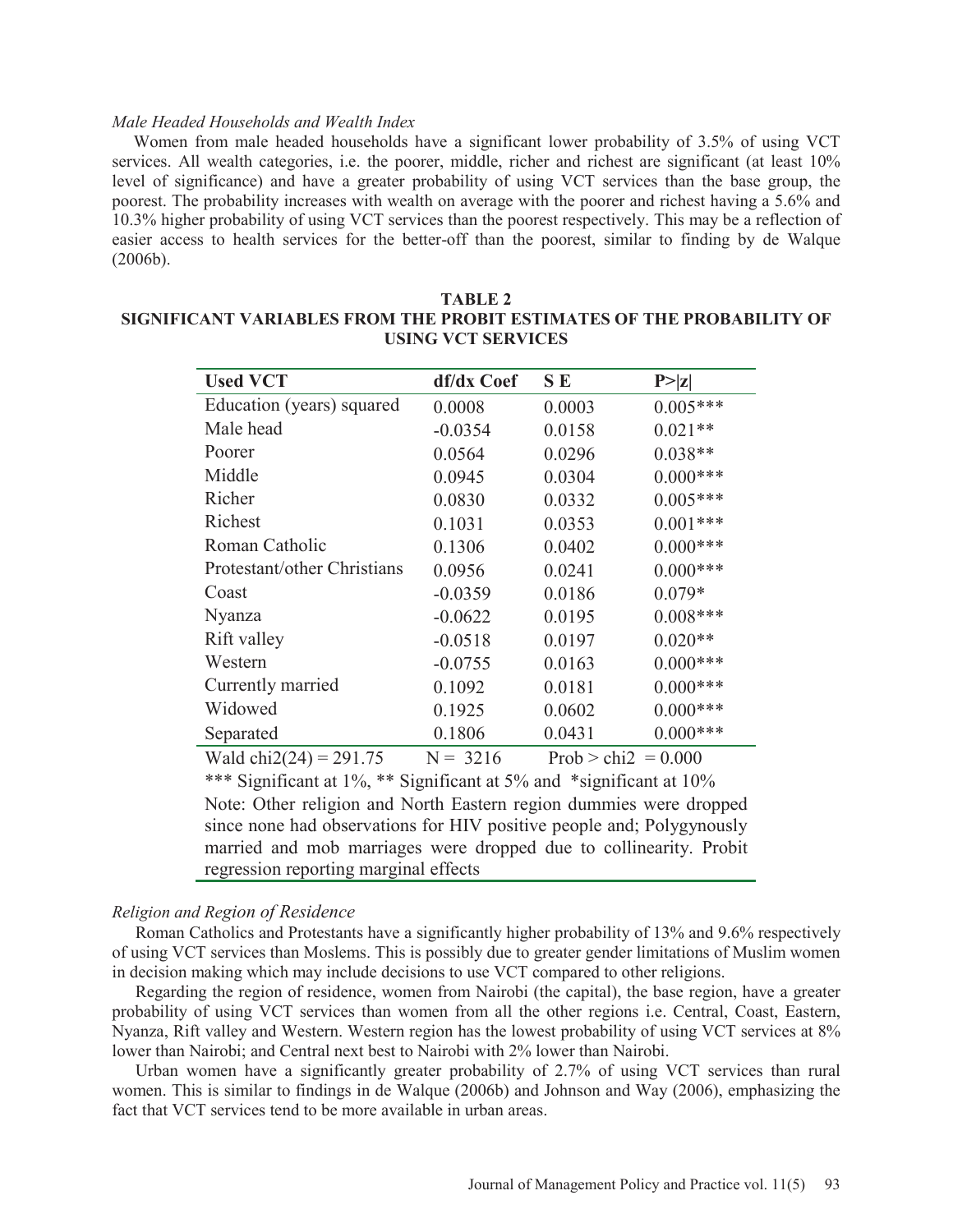#### *Current Marital Status*

 Regarding marital status, the currently married, widowed and divorced have a significantly higher probability of using VCT services than the never married of about 11%, 19% and 18% respectively at the 1% level of significance.

### **DISCUSSION**

 The analysis reveals that the use of VCT services is pretty low for women in Kenya despite the rapid scale up of VCT sites in Kenya. Of women interviewed, 87% indicated their desire to be tested for HIV and yet only 15% had ever been tested using VCT services. The discrepancy between the two may be an indication of VCT services not being currently available or being geographically inaccessible because of limited health infrastructure. It might also be an indication of financial barriers to care given that health services in some cases are not entirely free with the introduction of user fees (Nuwaha, Kabatesi, Muganwa, & Whalen, 2002). Similar research has also indicated costs to prevent youths who want an HIV test from having one. Such youth are probably price sensitive to such services given that most of them most likely pay for such services on their own (Horizons-Program, 2001). Differences in gender roles have also been shown to limit women's decisions to use VCT (Maman.S, et al., 2001).

 The more educated in terms of years of education are more likely to use VCT services; probably because such women may have more understanding of the benefits of such services and are more likely to respond to health promotion messages (de Walque, 2006b; Hargreaves & Glynn, 2002).

 Women from male headed households are less likely to use VCT services. This could be due to women's limitations due to gender related power differences for couples in decision making. Women may depend on men's approval to decide on testing hence limiting their use of VCT (Hageman, Dube, Mugurungi, Gavin, Hader, & St. Louis, 2010; PSI, 2004). Similar research in Kenya indicated fear of partners' reaction as the most mentioned barrier to testing by women (Maman.S, et al., 2001). Uptake of VCT by women is lower despite having higher infection rates and hence higher vulnerability. This calls for engendering health services like VCT. Also, there is urgency to the need of incorporating women's sexual partners in VCT through targeting couples especially through community outreach (Hageman, et al., 2010; Otwombe, Ndindi, Ajema, & Wanyungu, 2007; Painter, 2001).

 Integration of VCT into other health services that focus on prevention of mother to child transmission, reproductive issues like sexually transmitted infections and family planning may be another avenue that can lead to higher use of VCT services since this disguise encourages privacy and may address social stigma associated with HIV/AIDS (Painter, 2001). Additionally, infected women may be encouraged to use VCT services if there is hope for them to survive through availability of treatment (Coovadia, 2000). Accessing and scaling antiretroviral drugs is therefore crucial in enhancing use of VCT services.

 As expected, urban residence and being richer are positively associated with use of VCT services. Access to VCT services is a challenge in rural areas given limitation in facilities, few trained personnel and limited funds. Rural health infrastructure needs to be improved to accommodate more VCT sites (Coovadia, 2000). Mobile VCT has been suggested as an alternative to deal with poor access in rural areas. The poorest are less likely to use VCT. Strategies like removal of user fees for the poorest may encourage use of VCT and lead to better usage for the poorest. Also, women from the capital Nairobi are more likely to use VCT services. This is expected given better access and trained personnel in Nairobi compared to all the other regions.

 Muslim women are less likely to use VCT services probably due to the restrictive role of such women and hence limiting their decisions to use such services.

 The married, widowed and divorced women are more likely to use VCT services than the never married. This may probably be due to perceived personal risk in their current or past relationships. A study by Maman et al., (2001) indicated that women described HIV testing as a means to confirm their positive HIV status or to check reproductive health problems especially fertility problems.

 The negative outcome of disclosure may also limit use of VCT services. Stronger post test support for coping and HIV risk management is particularly important for HIV positive women in couples'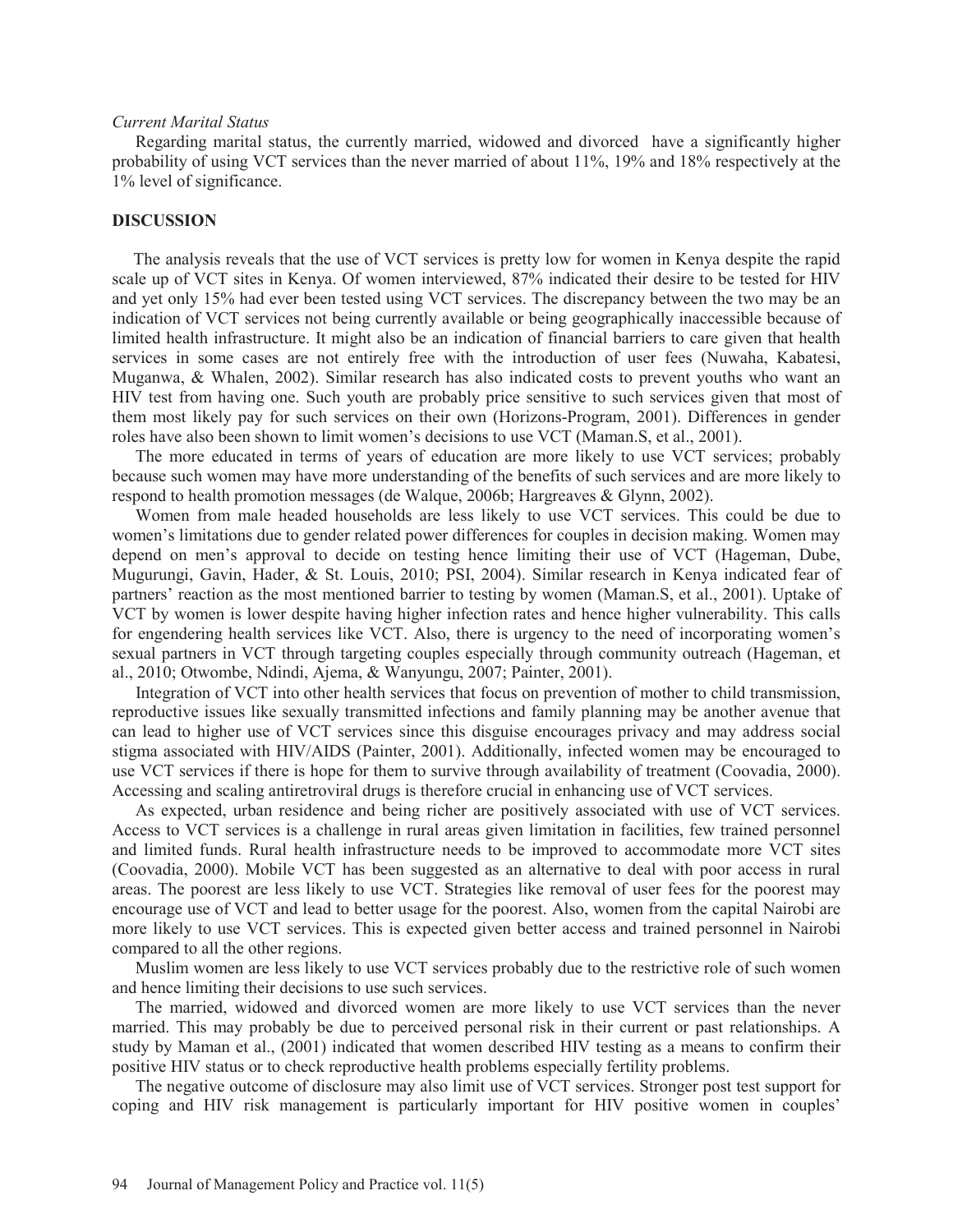relationships, given their social vulnerability, particularly to being abandoned by partners and reducing their access to sources of material and moral support (Painter, 2001).

### **CONCLUSION**

 The use of VCT by women in Kenya is reasonably low despite the enormous benefits. Barriers to use of VCT services by women due to limited gender roles and fear of partner's reaction need to be addressed. Couple counseling and engendering services may be helpful in this regard. Stronger post testing services also need to be set forth to reduce women's vulnerability in case of disclosure. Access to VCT services especially in rural areas is still a challenge and more investment in training of health personnel and infrastructure is important. Stigma associated with HIV/AIDS testing is still a challenge and associating VCT with a broader range of health services and community outreach interventions may be useful in reducing such stigma and improving access to VCT. The improvement in the use and access of VCT services for women therefore demands different innovative approaches that will deal with the different social complexities associated with women.

### **REFERENCES**

CBS, MOH, & ORC-Macro (2004). *Kenya Demographic and Health Survey, 2003* Calverton, Maryland: Central Bureau of Statistics (CBS) [Kenya], Ministry of Health (MOH) [Kenya], and ORC Macro.

Coovadia, M. H. (2000). Access to Voluntary Counselling and Testing for HIV in Developing Countries. *Annals of the New York Academy of Sciences, 918*(PREVENTION AND TREATMENT OF HIV INFECTION IN INFANTS AND CHILDREN), 57-63.

de Paula, A., Shapira, G., & Todd, P. (2010). How Beliefs about HIV Status Affect Risky Behaviours: Evidence from Malawi: Fourth version. Penn Institute For Economic Research.

de Paula, A., Shapira, G., & Todd, P. E. (2008). *How Beliefs about HIV status affect risky behaviours: Evidence from Malawi*.

de Walque, D. (2006a). *Discordant Couples: HIV Infection Among Couples in Burkina Faso, Cameroon, Ghana, Kenya, and Tanzania* Washington, DC: World Bank.

de Walque, D. (2006b). *Who Gets AIDS and How? The determinants of HIV infection and sexual behaviors in Burkina Faso, Cameroon, Ghana, Kenya and Tanzania*: Development Research Group, The World Bank.

Gillespie, S., & Kadiyala, S. (2005). *HIV/AIDS and Food and Nutrition Security: From evidence to Action*. Washington: IFPRI, Washington.

Hageman, M. K., Dube, M. B. H., Mugurungi, O., Gavin, E. L., Hader, L. S., & St. Louis, E. M. (2010). Beyond Monogamy: Opportunities to Further Reduce Risk for HIV infection Among Married Zimbwabwean Women with only One Lifetime Partner. *AIDS Behaviour, 14*, 113-124.

Hargreaves, J. R., & Glynn, J. R. (2002). Educational attainment and HIV-1 infection in developing countries: a systematic review. *Tropical Medicine and International Health, Vol 7*(6), 489-498.

Horizons-Program (2001). *HIV Voluntary Counseling and Testing Among Youth: Results from Exploratory study in Nairobi, Kenya and Kampala and Masaka, Uganda*.